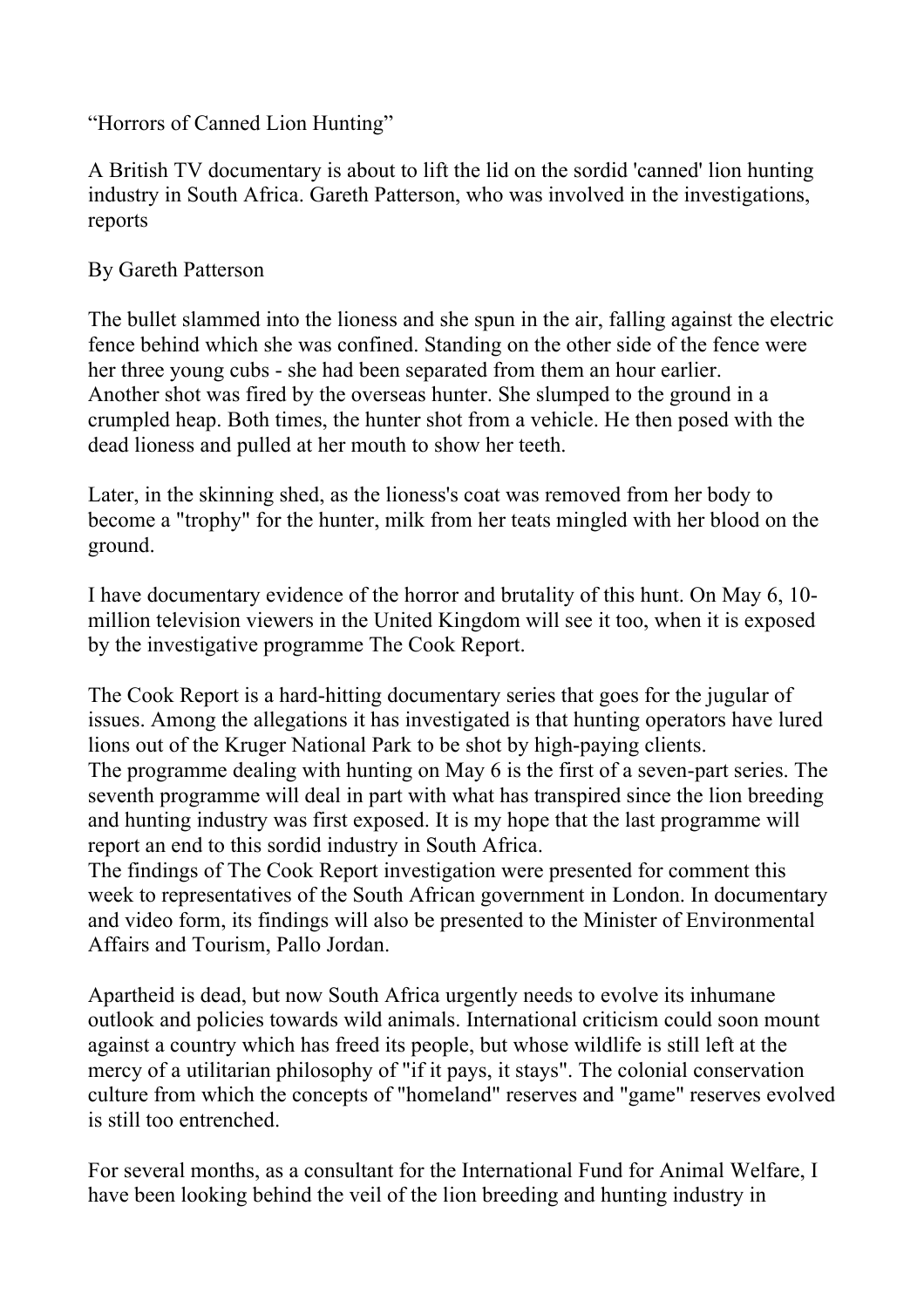Southern Africa. What I have seen has left me shocked and enraged. The lethal use of wildlife in South Africa is a bloodthirsty, money-hungry blot on the national landscape.

Today in South Africa, an industry exists in which lions in captive conditions are bred for the hunter's gun. The demand to shoot lions is enormous, as is the economic return for providing the client with a lion to shoot. More than 300 lions appear to be caught up in this sordid industry.

I have testimony from witnesses of lions having been bought from a zoo, transported to a Lowveld game farm and then "hunted" in confined areas by high-paying clients; of an elderly German hunter, who was unable to hunt on foot, being driven into an enclosure and shooting his "trophy" from the vehicle; of lions being hunted in confined areas with bows and crossbows; of lions being tranquillised, then removed from the "breeding camps" and taken to where clients are able to shoot them. There is an account of a lioness being shot by a client's son (the boy was cajoled into shooting her) and taking 16 shots to kill her; of a client shooting a male lion 12 times before it died, with not one bullet aimed at the head, presumably so that he did not damage his future trophy; of exotic, non-indigenous species, such as black panthers, being offered for hunting at incredible prices in South Africa.

In Namibia, I was told it is a well-known fact that "trophy hunters" often pay large sums of money to shoot a trapped cheetah or leopard. I was also told that if a hunter wants a leopard really badly, he will pay up to R7 000 to shoot it in a cage, because hunting cheetah and leopard in the wilds in Namibia is regarded as difficult. A reliable source said "big-shot hunters don't have the expertise for it, and most are not fit enough anyway to follow these cats. So they pay the farmer to let them shoot one in a cage".

Returning to lions and South Africa, it seems that if this lion breeding and hunting business is not outlawed, white lion hunts could also be on offer. Lion breeders are simply waiting to build up enough "stock". The commercial price for a white lion is rumoured to be in the region of R300 000.

Some operations have two very separate faces: tourism on one side, the "canned" lion industry on the other. The tourism face is of lodges, game drives, bush walks, and fine cuisine and accommodation. "Orphan" cubs might be seen gambolling around the grounds of the lodge.

But, unseen to the local and international tourists, the same place may be breeding lions to be shot by high-paying clients.

The tourism operation might even advertise its lion-breeding project as being of service to conservation - in that the lions could replace those of wild populations should they become affected by disease. But they won't tell you the real reason why the lions are being bred.

One breeder I spoke to, however, did not try to justify his breeding of lions with proconservation arguments. He simply told me he was in the business to make money. He explained that over the past few years, there has been a tremendous growth in the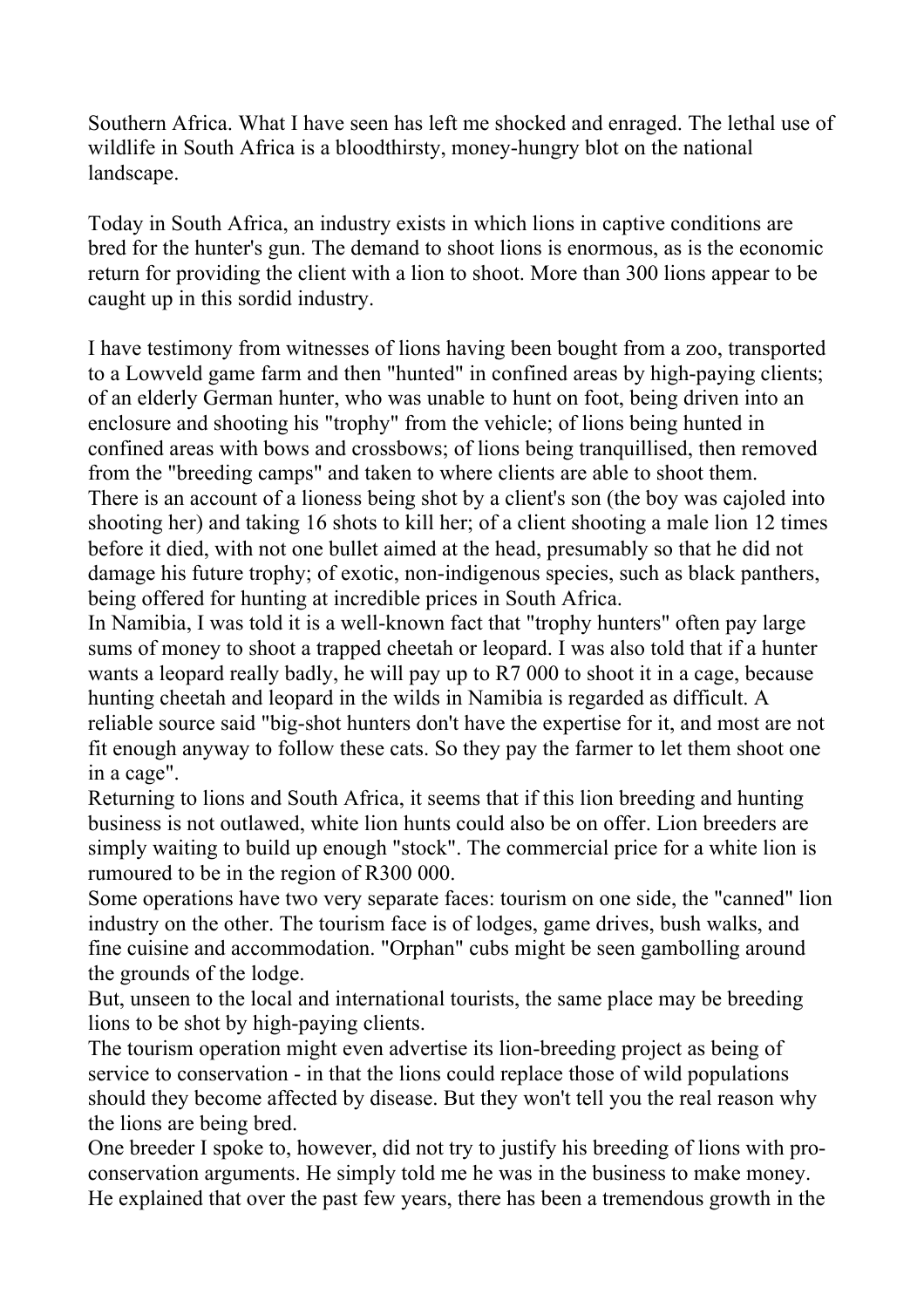demand for lions and he is simply capitalising on that demand. He was clearly emotionally detached from the lions and saw them as commodities from which to profit.

There are legal "canned" hunts and illegal ones. The fact that some are legal does not make them right; it's just that the law sanctions such practices.

Laws are in place that allow one to release a lion in, say, a 1 000ha fenced area to be hunted. The absurdity of this is that, because the area is fenced, the lion can not escape. To me, such laws are window- dressing for "fair chase" and legitimise a purely money-making exercise.

And the money is big. Generally, to kill a lion, one must first pay for a full 10-day to 14-day hunt, costing approximately \$5 000 to \$10 000. To hunt and shoot the lion costs an additional \$7 500 to \$10 000. These amounts do not include the cost of the client getting to and from the game farm, the costs of shooting other species, taxidermy, packing and shipping of trophies, the daily tariff of people accompanying the client.

A hunt for a lion alone is generally not offered as the hunting operator does not gain from the accommodation and other fees. But one-off hunts do sometimes occur. I am aware of one where the client paid R8 000 to R10 000 to shoot a lioness. On another one-off hunt, the operator charged \$9 000 as a deposit to shoot a male lion, with a further \$9 000 payable when the hunt was completed.

The South African Tourism Board (Satour) could easily be seen to be promoting this industry where lions are bred to be shot. It lists such operators, along with others, in its Hunting Directory: South Africa.

Bearing in mind the horror of the "canned lion" industry, imagine my surprise when I saw in the foreword of this directory: "Satour supports practices that enhance the conservation of our country's wildlife."

In a Satour advertisement entitled, "Go for the ultimate trophy and score in South Africa", it is stated: "Where the Big Five ... roam free over magnificent, unspoilt bushland." This is hardly a description of the situation where a lion is bred to be hunted, and is held captive in a fenced area while waiting to be shot, with no chance of escape.

The advertisement ends: "It is always in season in South Africa, where the world's finest hunting is in the bag." Well, the proverbial cat is now out of the bag, and lobbying will intensify until the lion breeding and hunting industry is outlawed. I believe this industry could potentially threaten our country's tourism potential. What if an international tourism boycott became a reality in reaction to The Cook Report?

The nature conservation authorities and the professional hunting associations are aware of this kind of lion hunting, as are those in the ecotourism industry, and Satour lists the very places involved. Yet, despite the threat this industry poses to tourism, it seems there has been little opposition to it from these quarters.

I have been told that the video of the hunt I described at the beginning of this article was shown months ago to Pallo Jordan. Yet the killing continues.

People seem to have forgotten that trophy hunting is not part of African